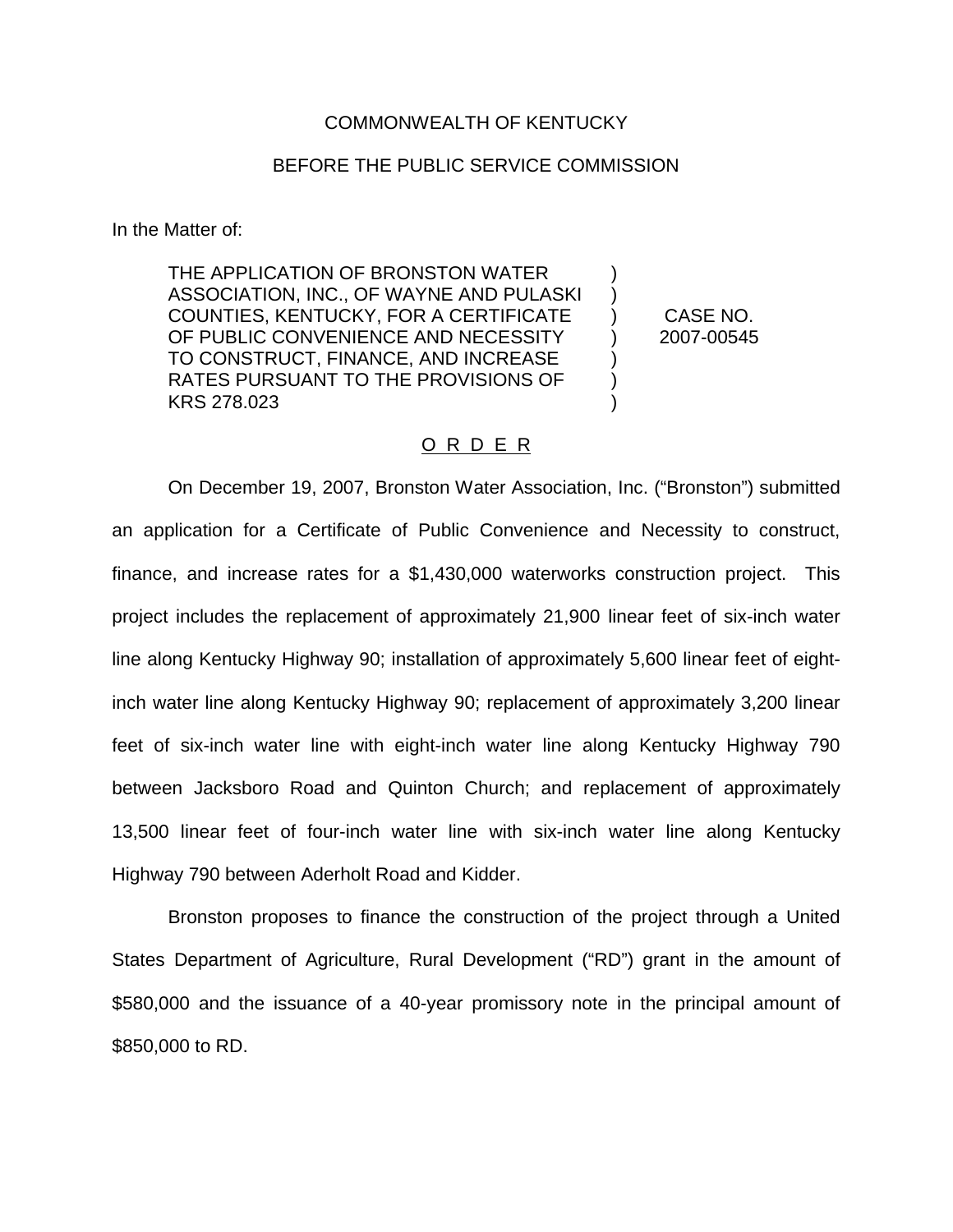Bronston's application was made pursuant to KRS 278.023, which requires the Commission to accept agreements between water utilities and the U.S. Department of Agriculture or the U.S. Department of Housing and Urban Development, and to issue the necessary orders to implement the terms of such agreements within 30 days of satisfactory completion of the minimum filing requirements. Given that minimum filing requirements were met in this case on December 19, 2007, KRS 278.023 does not grant the Commission any discretionary authority to modify or reject any portion of this agreement.

IT IS THEREFORE ORDERED that:

1. Bronston is granted a Certificate of Public Convenience and Necessity for the proposed construction project.

2. Bronston's proposed plan of financing is accepted.

3. If surplus funds remain after the approved construction has been completed, Bronston may use such surplus to construct additional plant facility if RD approves of the use, and the additional construction will not result in a change in Bronston's rates for service. Bronston shall provide written notice of this additional construction in accordance with 807 KAR 5:069, Section 3.

4. Bronston shall file a copy of the "as-built" drawings and a certified statement that the construction has been satisfactorily completed in accordance with the contract plans and specifications within 60 days of the substantial completion of the construction certified herein.

5. Bronston shall monitor the adequacies of the expanded water distribution system after construction. If the level of service is inadequate or declining, or the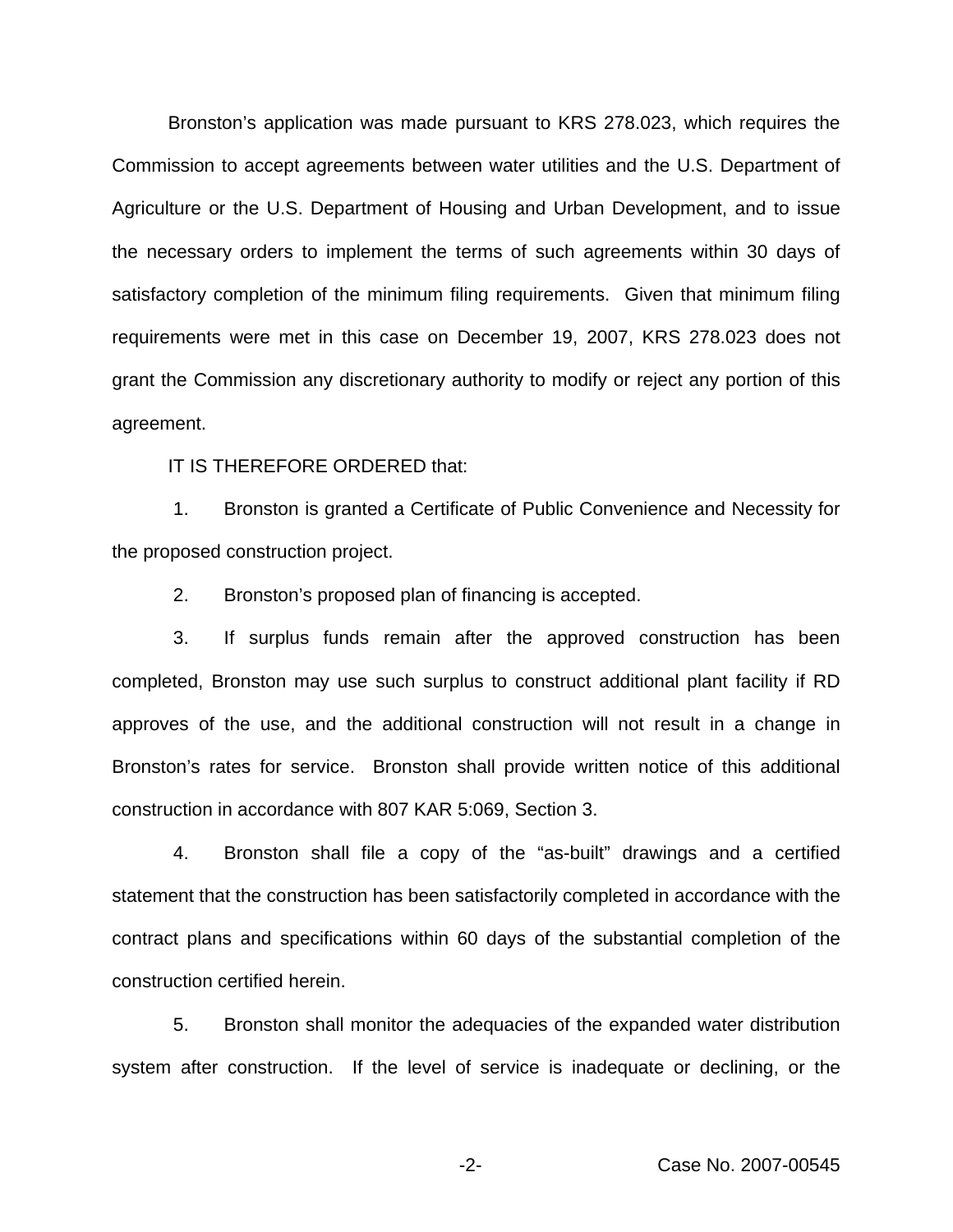pressure to any customer is outside the requirements of 807 KAR 5:066, Section 5(1), Bronston shall take immediate action to ensure that the level of service conforms to the regulations of the Commission.

6. Bronston shall notify the Commission one week prior to the actual start of construction and at the 50 percent completion point.

7. Within 30 days of the date of this Order, Bronston shall file with the Commission its revised tariffs setting out the rates approved herein.

8. Bronston is authorized to issue to RD a promissory note in the amount of \$850,00 payable over 40 years at an interest rate not to exceed 4.25 percent per annum.

9. Except as permitted in Ordering Paragraph 3 of this Order, Bronston shall use the proceeds from the issuance of the proposed promissory note only for the purposes set forth in its application.

10. The rates set out in Appendix A, which is attached hereto and incorporated herein, are the rates approved for service rendered on and after the date of this Order.

11. Three years from the effective date of this Order, Bronston shall file an income statement, along with any pro forma adjustments, in sufficient detail to demonstrate that the rates approved herein are sufficient to meet its operating expenses and annual debt service requirements.

Nothing contained herein shall be deemed a warranty of the Commonwealth of Kentucky, or any agency thereof, of the financing herein accepted.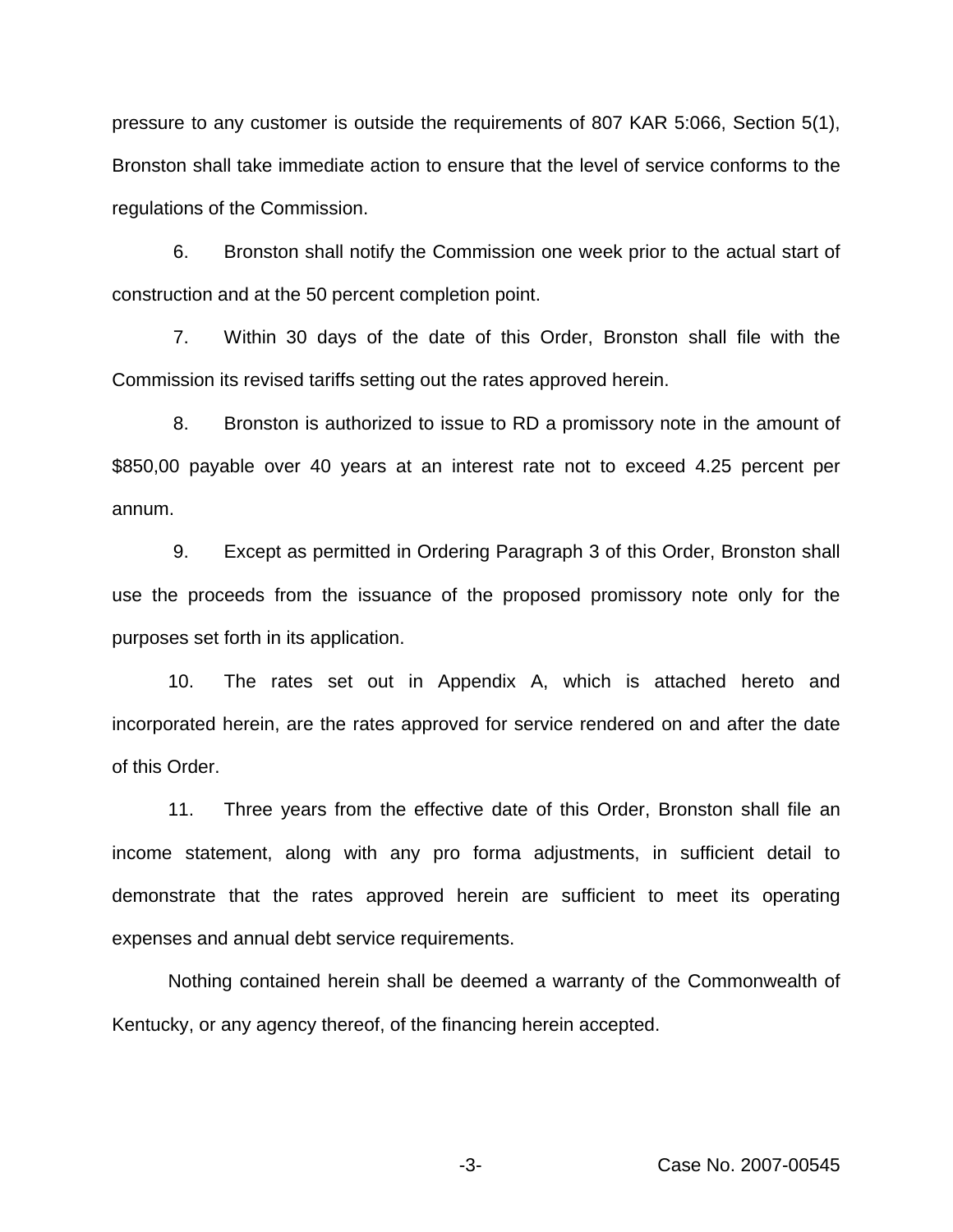Done at Frankfort, Kentucky, this 11<sup>th</sup> day of January, 2008.

By the Commission

ATTEST:

Let a. amato

Deputy Executive Director